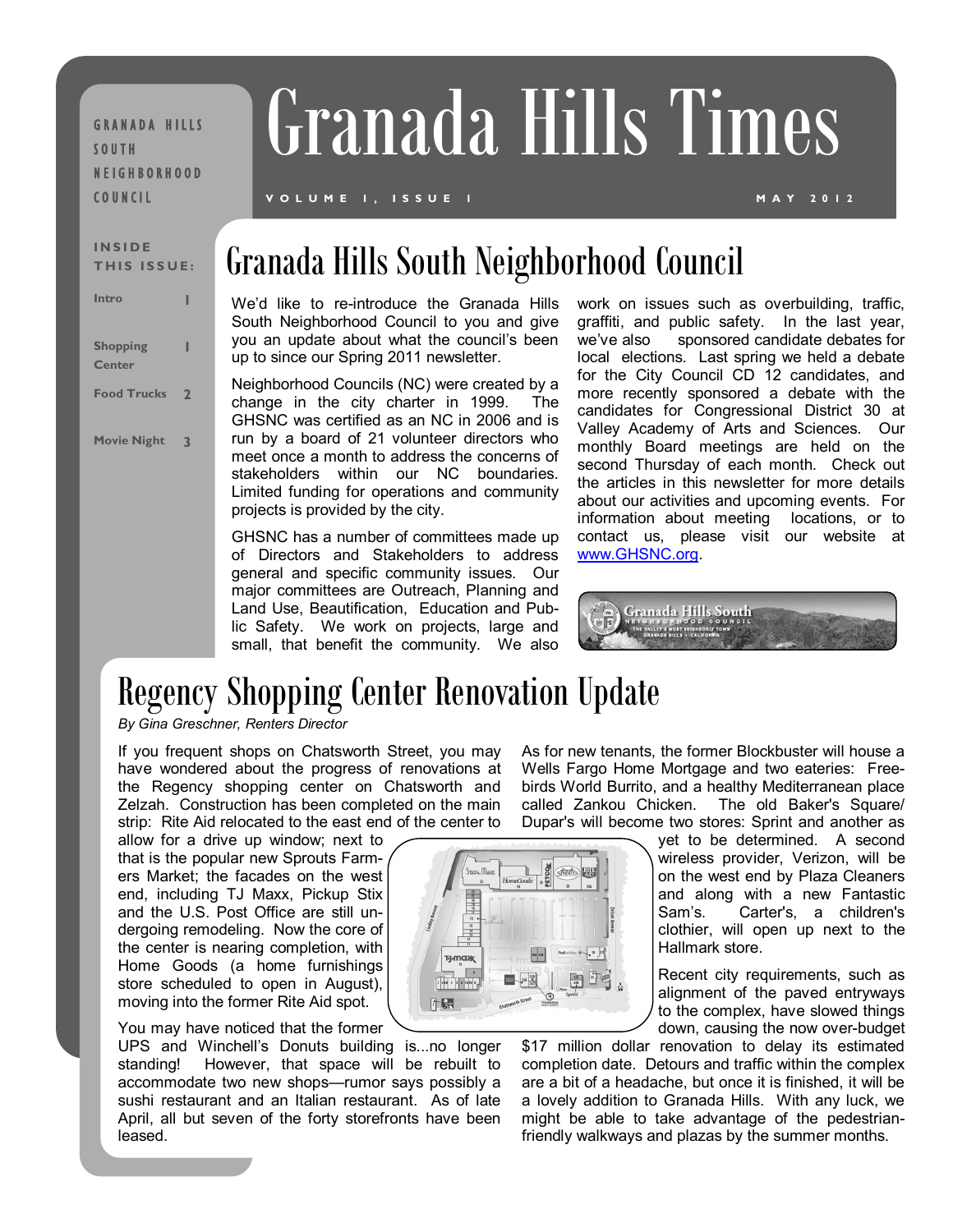## The Granada Hills Food Truck Phenomenon

*By Dave Beauvais, Community Organizations and Jerry Askew, Business*

It started as a tie in with a couple of local Granada Hills businesses on Chatsworth Street. Within a few months, it grew to one of largest spontaneous food truck events

Wednesday and Friday afternoons. Additionally, hundreds of additional vehicles during this 4 to 5 hour period meant jammed parking on side streets in residential areas.



in the country. Customers, who kept in touch with their favorite trucks through Twitter and Facebook, came from all over the San Fernando Valley and beyond on Wednesdays and Friday evenings. Local residents took advantage of the phenomenon and packed the sidewalks to sample the wares. On some nights more than 60 vendors showed up, filling more than two city blocks with bumper to bumper food trucks, serving thousands of customers. So what could be wrong with this picture?

Some business owners on Chatsworth Street love the additional exposure for their business; on the other hand, other business owners have valid complaints. First and foremost is the fierce competition for parking on Chatsworth between White Oak and Zelzah. Many food truck operators resorted to "saving" parking spots with a personal vehicle, which led to drastically reduced, and on some days, non-existent parking, on

Because of the popularity of the event, the trash containers put out by the vendors and the few trash containers located along Chatsworth are often overwhelmed and overflowing. This leads to grease stains on the sidewalk, and unwanted insects and vermin. The additional vehicle and pedestrian traffic along Chatsworth can also create problems. All too often, customers dart from between trucks to cross Chatsworth Street, and despite seeing hundreds of people on the sidewalks, many vehicles fail to slow down.

The Granada Hills Chamber of Commerce, with support from the GH South Neighborhood Council, has taken steps to mitigate these problems. With

the cooperation and support of many food truck operators, the Chamber instituted a fee system, which pays for trash clean up after each event, and periodic steam cleaning of the sidewalks to remove food and grease stains. But not all the food truck operators are participating in this program. The Chamber is working on a "Granada Hills Friendly" ID, so customers will know which vendors are cooperating to keep the sidewalks clean.

Additionally, the Granada Hills South Neighborhood Council and Council District 12 are helping to make this event safer and more enjoyable. The Neighborhood Council has purchased trash containers to supplement the permanent containers and those put out by the food truck operators. The Neighborhood Council has also funded lighting for the pergola at Veteran's Memorial Park, which improve public safety there. Additionally, Councilman Englander has pushed through approval for a crosswalk at Yarmouth Street to improve pedestrian safety for the event. Working together, businesses, residents, food truck operators and local organizations can make this popular event a win-win for everyone.

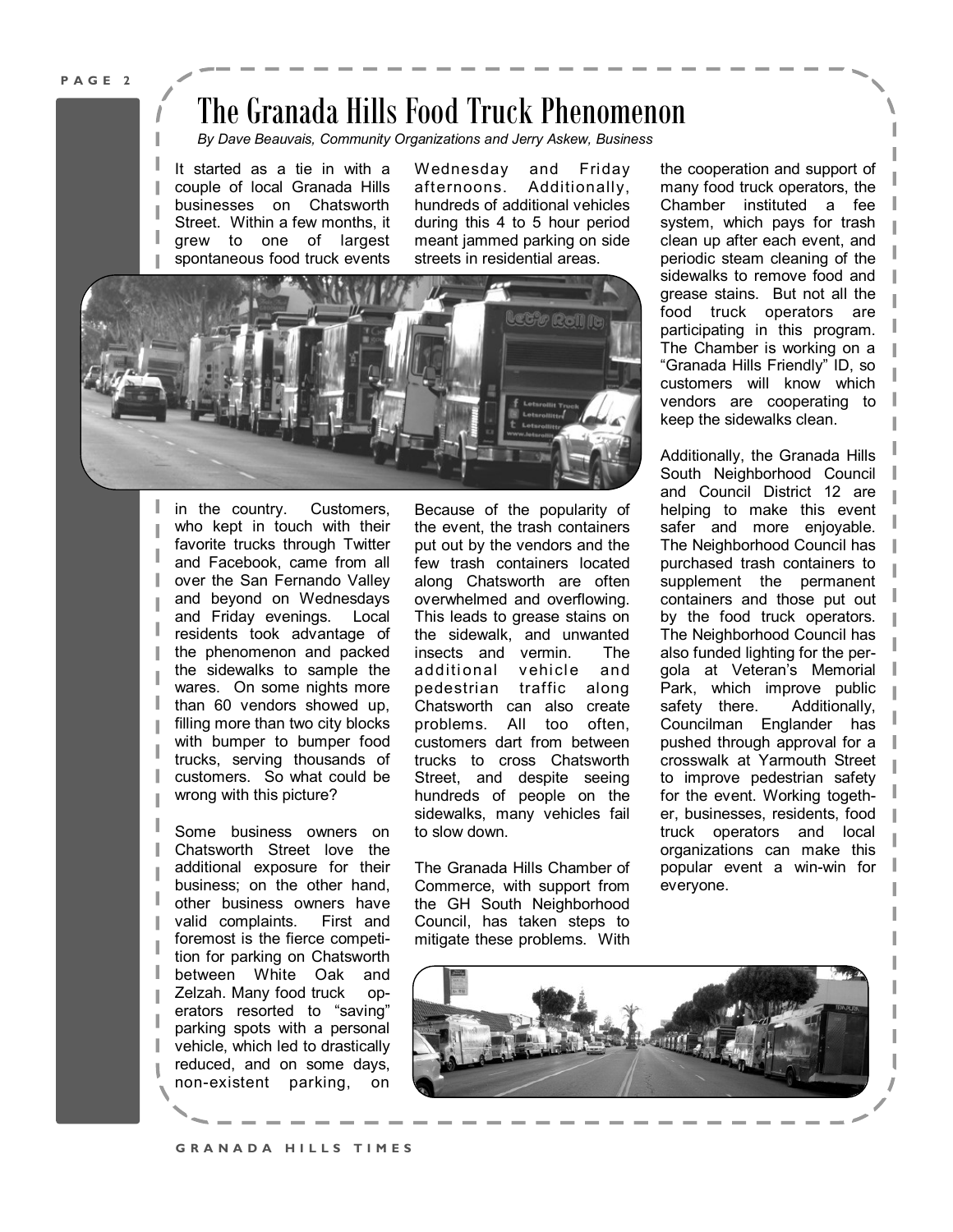# Neighborhood Purpose Grants

One of the guiding philosophies of the Granada Hills South Neighborhood Council is to contribute a good portion of the council's budget to improving the quality of life in our community (NC 2006 budget: \$50,000; expected 2012-13 budget: \$37,000). Approximately 50% of the NC budget has funded the following projects since Spring 2011

#### *Education*

- Haskell ES
- Kennedy HS
- Porter MS
- Granada ES
- Granada Hills CHS
- 
- Granada Hills CHS/Petit Park
- Valley Academy Arts & Sciences
- Knights in Music Foundation

#### *Community*

- Petit Park/GH Rec Center
- Movie Night
- Granada Hills Rotary Foundation
- Food Truck Night
- Granada Hills Chamber of Commerce
- Community Interfaith
- Community Events
- Neighborhood
- Kiwanis Club
- **Beautification**
- Support for 3 Class
- Air coniditioning
- **Computers**
- Boy Scouts Vietnam Vet's Memorial Project; Robotics team

ı I

- Basketball Camp
- Music Dept., Art Dept., Grand Opening
- Support
- Spring Egg Hunt, 2011 & 2012, Halloween Event; Summer Camps
- June 2011, September 2011, June 2012
- Veteran's Park Triangle Pergola Lighting; Park **Maintenance**
- Waste containers
- Granada Hills Holiday Parade
- Mixer/Luncheon
- Citrus Sunday, No. Valley Disaster Preparedness Fair, CERT Training
- Veterans Park Holiday Tree Lighting; Neighborhood Watch Signs
- USA Street Flags





# A Movie Under the Stars!

Come join the Granada Hills South Neighborhood Council and have a movie on us at Petit Park on Saturday, June 23 at sundown.

Taking the family out for a movie on a Saturday night is pretty expensive, so why not join us and see a fun family flick on the big screen for free? As a bonus, you can hang out with your friends and neighbors from around the block, enjoying the outdoors on a mild summer evening. We recommend bringing blankets or beach chairs to sit on, a picnic dinner and your friends and family. This time around, we will

be screening *How to Train Your Dragon.* The GHSNC board members will be working hard giving out complimentary popcorn, and if you bring this newsletter, we will even give you a fancy, new tote bag. Every time you use it, we hope you'll remember the fond memories you had with us!